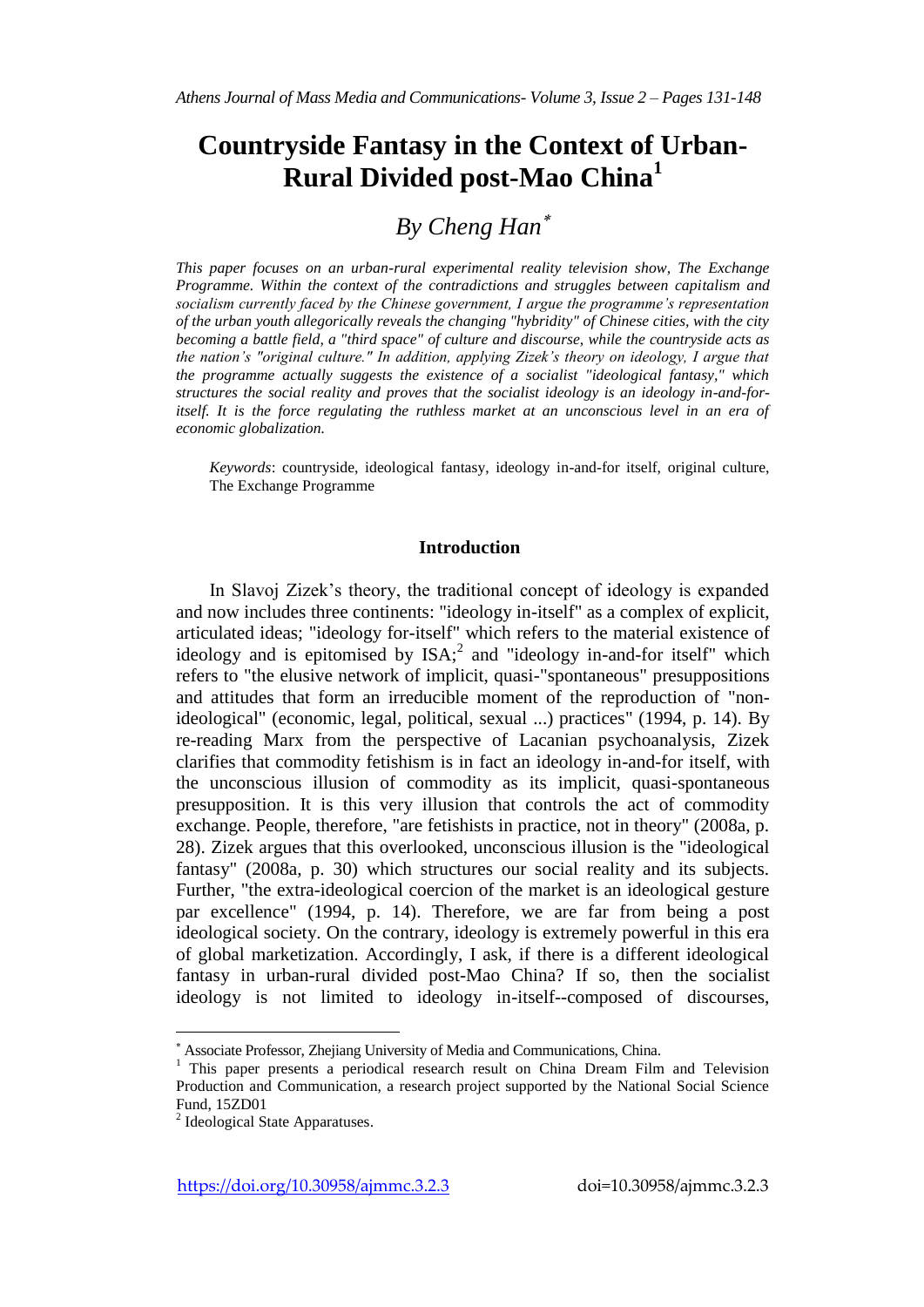$\ddot{\phantom{a}}$ 

representations, narrations and ideas regarding the so-called "socialist values"- it is an ideology in-and-for itself. If so, then this socialist ideology in-and-for itself is a force resisting and balancing the downside of marketism at the same level of the unconscious in an era of economic globalization. This paper, therefore, attempts to answer this question by ideologically reading an urbanrural experimental reality television, *The Exchange Programme* (*TEP*).

For better understanding the representation and intervention of *TEP*, it is important to highlight the specific nature of the urban-rural divide within this study. China is a socialist nation which is adopting and adapting to a market economic system. Although we may celebrate the great achievements of the market-oriented Open Reform over the last 38 years, we cannot neglect the most serious social problems, particularly the urban-rural divide. Scholars generally agree that China has long adopted a development strategy that is biased against the peasants' interests (Jean C. Oi, 1993). Firstly, it was through the toils of peasantry, echoing Stalinism, that China gained resources to support its industrialisation. As Chen and Wu (2006) argue, the original capital accumulation for Chinese national industrialisation came from agriculture via policies such as "state monopolisation for purchase and marketing" and "price scissors."<sup>1</sup> Secondly, *The Household Register Regulation of PRC*, passed in 1958, indicates the formation of a Chinese internal migration system with strict restrictions on rural-urban migration at the core.<sup>2</sup> Moreover, the urban-rural dichotomized system based on the Household Registered Residence System differentiates the rights of urban residents from that of rural residents in many aspects, including taxation, labor insurance and benefits, numerous subsides, housing, grain supply, children's education, medical care, pension, employment, marriage, conscription, etc (Chen & Wu, 2006). Further, Tao Ran and Liu Mingxing (2005) argue that, at least after the 1990s, Chinese farmers have paid a significantly higher share of their income in the form of direct taxes and fees compared to their urban counterparts, which includes township and village social infrastructure apportionments, public service expenses, local government employee subsidies, schooling, medical care, and the like.<sup>3</sup> As the local government relies much more on the farmers to pay the local teachers' salary and school maintenance by means of education added fees and

<sup>&</sup>lt;sup>1</sup> Price scissor stipulates that, in the exchange of industrial products for agricultural products, industrial products are sold to farmers with a price higher than the real value. Meanwhile, agricultural products are sold to the state with prices far lower than the market prices. It was applied under the state's obligatory administration.

The Standing Committee of the  $1<sup>st</sup>$  National People's Congress passed in the 91 $<sup>st</sup>$  meeting,</sup> *The Household Register Regulation of PRC*, on 9<sup>th</sup> January 1958, Paragraph 2 of Article 10 puts it: Citizens who move from the rural areas to the urban areas must hold employment contracts issued by the urban labor departments or units, urban school's admission letters or relocation permission issued by the urban residence registration authorities. They are also required to report to the domicile household registration authorities and apply for relocation procedures.

<sup>3</sup> According to *China Labor Watch* (18 November 2004), "rural governments get almost no support from wealthier areas. They tax local farmers and impose endless fees to finance schools, hospitals, road building, even the police" (quoted in David Harvey 2005, p. 144).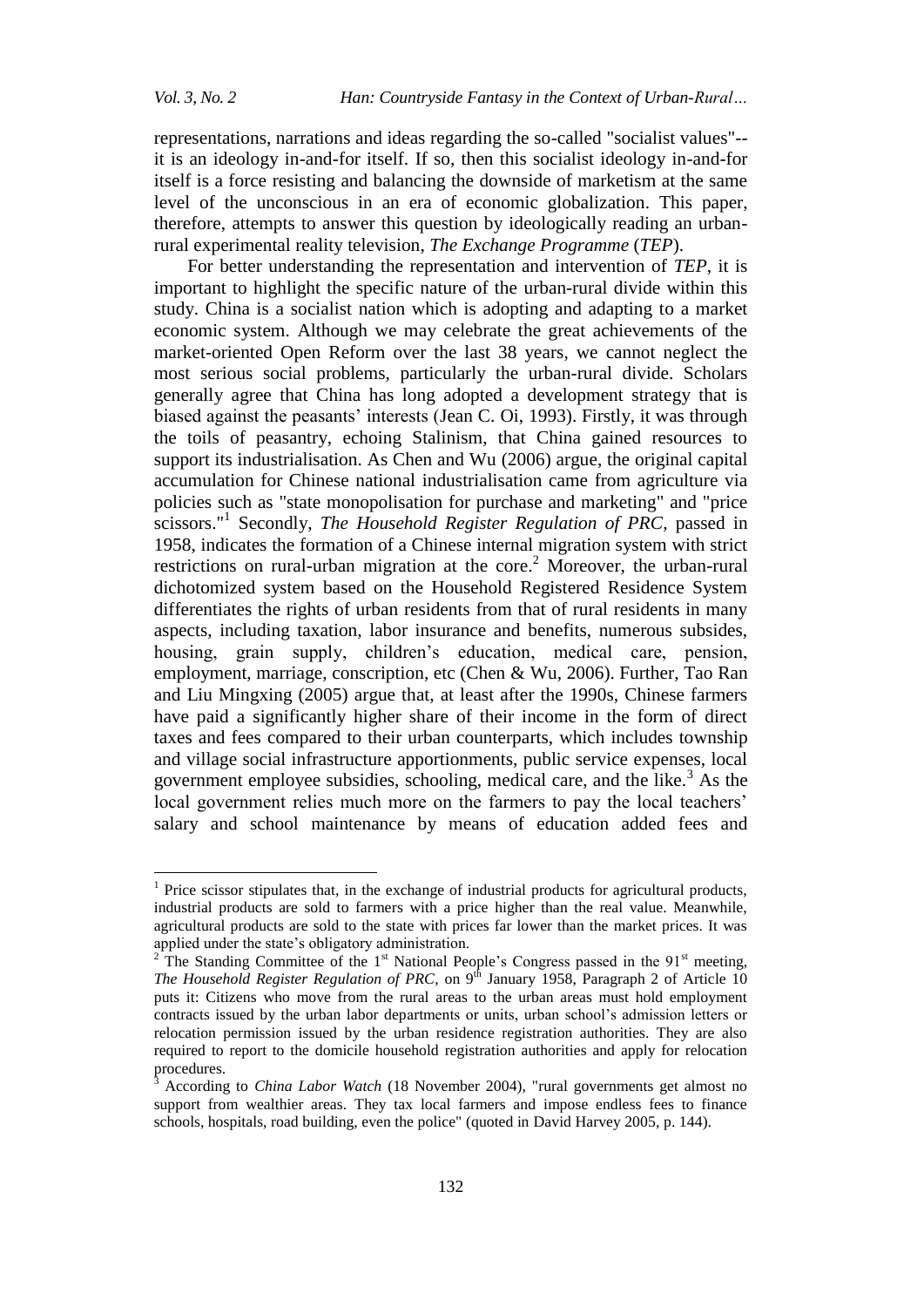apportionments, many rural children have to drop out of school because their family cannot afford the costs.

The resulting impoverishment, under-development and lowered productivity incentives lead the peasant-workers to seek jobs in cities. Ruralto-urban migration is regarded as a measure to alleviate poverty. By 2006, China has a population of 1.3 billion people, 730 million of whom are farmers.<sup>1</sup> Since the 1990s, owing to a fast-growing urban economy and to the concurrent relaxation of restrictions, labor mobility has increased very rapidly. The figure of labor migrants from rural to urban areas stood at 127 million by the end of 2005, reached 262 million in 2012. $^2$  In many rural families, both parents go out to work in the city, only the children and elders are left in the countryside. These so-called "left-behind children" have to bear the responsibility of household chores as well as taking care of siblings and their elders, whilst their parents rarely return home from their efforts to earn money. This phenomenon has become a heated social issue. In *TEP*, most of the rural youth participants come from such families.

On the other hand, most urban youth participants chosen by *TEP* come from wealthy urban families, because the material prosperity represents the achievement of urbanisation and modernisation. By representing the affluent urban families, *TEP* eulogises the urban economic achievement. However, the achievement of market-driven urbanisation comes at a cost; for instance, the increasingly enlarged economic disparity between urban and rural areas.<sup>3</sup> Concurrently, it presents a debate on how a socialist state should adapt to and reform the capital-driven market economy, i.e. building the socialist market economy. It is the operation of the market, as an ideology in-and-for itself, "a For-itself of ideology at work in the very In-itself of extra-ideological actuality" (Zizek, 1994, p. 14), in a socialist state which serves as a particular context for this study.

*TEP*, produced and premiered by Hunan TV in 2006, uses precisely this urban-rural divide, rich-poor disparity as its backdrop and juxtaposes urban and rural youth by arranging for them to experience the life of their counterpart for seven days.<sup>4</sup> By means of sending a "bratty" (voiceover narration in *TEP*) urban youth (i.e., suffering from internet addiction, school dropout, rebelliousness) to the countryside, it shows an urban youth transformed into a "perfect" one. Firstly, *TEP* portrays an image of a civilised and essentially kind youth; subsequently, his/her experience in the countryside, are used to trigger a

 $\overline{a}$ 

<sup>&</sup>lt;sup>1</sup> National Data. *Population*. Retrieved from goo.gl/OPdqQk.

<sup>2</sup> National Bureau of Statistics of China. *Statistical Communique of China on 2012.* Retrieved from goo.gl/KZI45P.<br> $3$  The economic disp

<sup>3</sup> The economic disparity also happens between different cities, as well as between different families within a city. However, the furloughed-workers urban families and the low-income urban families are all neglected in *TEP.*

<sup>&</sup>lt;sup>4</sup> It was on air from September 2006 to April 2008, through season one to season four. After a three year interval, it re-started with season five on January 2012. It has been on air since then and finished season twelve in 2015.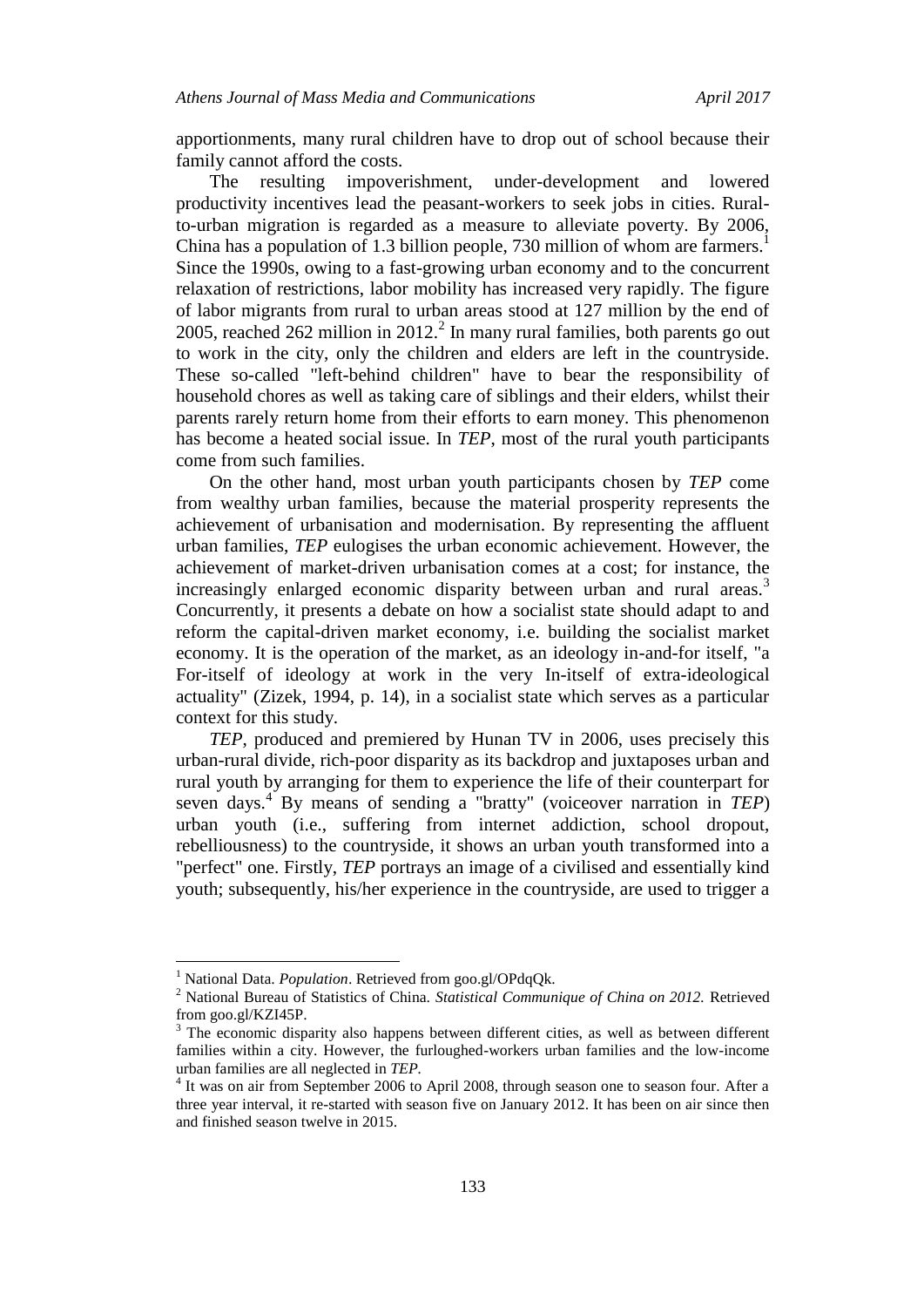1

significant transformation.<sup>1</sup> In the end, the urban youth is represented as being rich, modern, essentially kind and morally sound. The representation of the rich but dysfunctional urban youth is pregnant with allegorical suggestion when juxtaposed with the status quo of market-driven urbanisation. I argue the opening sequence and its voice-over narration indicates the connection between the damaged urban youth and the possessive competition-centered city. Within the context of those contradictions and struggles between capitalism and socialism currently facing the Chinese government, *TEP*'s representation of the urban youth's change allegorically reveals the changing "hybridity" (Homi Bhabha, 1994) of Chinese cities, with the city becoming a battle field, a "third space" of culture and discourse, while the countryside acts as the nation's "original culture" (Bhabha, 1994). In addition, "returning to the countryside" can be seen as a form of political practice, which suggests a materialised belief, or further, an implicit presupposition and attitude towards the countryside. I argue, this overlooked, unconscious illusion of the countryside is a socialist "ideological fantasy," i.e. the countryside fantasy, in the Chinese context. It structures the Chinese social reality and strikes back at the capitalist ideological fantasy rooted in the market.

For the purpose of this research, textual analysis and discourse analysis are pivotal. The close and critical textual analysis is inevitable for examining the programme's representation of the urban youth. Representation is ideological and plays a central role in securing and maintaining the ideological consent of audiences. For a discourse analysis, I use discourse in a more general sense. Discourses from the state, $2$  television producers, participants, intellectuals and audiences reflect what is said and what is not, what is reaffirmed, concealed, and what is camouflaged. Discourses argued from different positions are involved in a struggle over the way a topic is expressed or reasoned about. Especially I conduct audience interviews, in the form of in-depth and focusgroup interviews, as my primary material. The in-depth interview enables a probing into personal and sensitive perceptions and attitudes in connection with media texts and life experience.<sup>3</sup> The focus-group interview enables direct observation of the social production of the meaning, consensus and the mobilisation of common-sense assertion, as interviewees negotiate their readings of media material.<sup>4</sup> I also complement my primary material by collecting data from personal and programme blogs and follow-up comments.

<sup>1</sup> In this way, *TEP* endeavors to persuade the "bratty" urban youth to get back to urban school for receiving the necessary cultural capital and being part of modernisation.

<sup>2</sup> *TEP* has received approvals from several official institutions, such as the Publicity Department of the Central Committee, the Publicity Department of Hunan Provincial Committee, Hunan Communist Youth League committee, etc.

<sup>3</sup> In total, I have selected and interviewed eight people by means of the personal one-to-one interview. The interviewees born and raised in the city are coded as C1, C2, C3, and C4. The interviewees born in rural areas and have moved to the city years ago are coded as D1, D2, D3, and D4.

<sup>&</sup>lt;sup>4</sup> Four focus-group interviews were carried out in two cities in 2011, Wuhu in Anhui province and Hangzhou in Zhejiang province, with two groups in each city, in total 19 people were involved. Most of the members are people who have moved to the city from the countryside, to work or study in the city at the moment.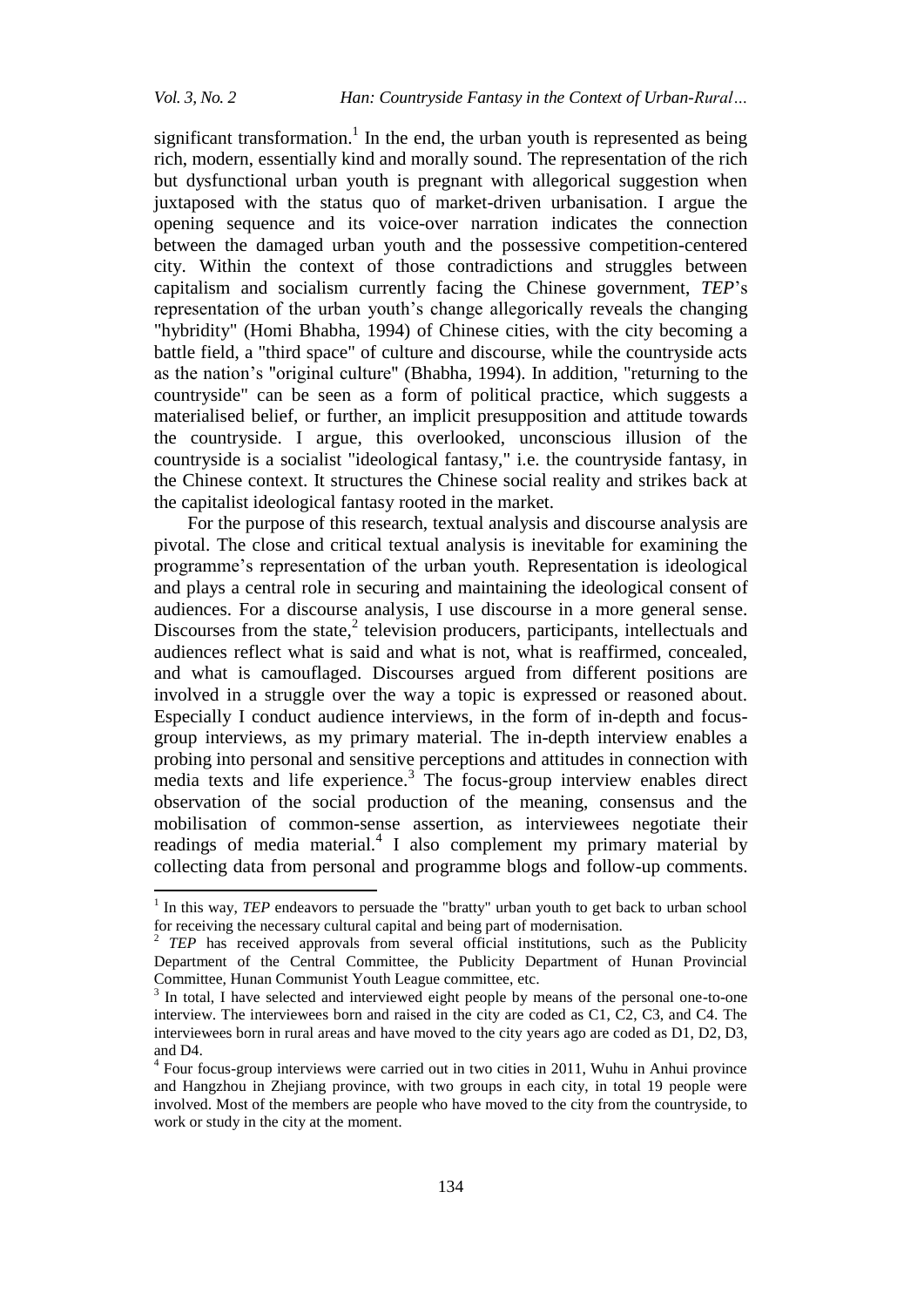According to Hall and O'Shea, "we have to capture discourse which is volunteered, which arises from the writer's own set of concerns, and is as spontaneous and unfettered by what others may think as possible. Online comments are rather like this, especially as everyone contributes under a pseudonym" (2013, p. 16-17). Online comments, therefore, can be seen as spontaneous and authentic, and originating from genuine emotion. Generally speaking, the audience response reflects the efficiency of the countryside ideology.

## **Affluence and Modern Knowledge**

*TEP* picks affluent urban families to represent the modern city and its material achievement. Additionally, the material achievement is credited to what is seen as advanced modern knowledge. In the opening sequence of season one, episode one, *Internet Addiction* (*IA*), urban youth Wei Cheng is introduced by a voiceover, "he, an urban youth, does not value the affluent life, loses interest in studying, stays out at night in internet bars." The visual shot, used to illustrate the idea that "[he] does not value the affluent life," is of a bookcase full of books in his family's reading room. From the outset, the urban affluent life exists, in the first place, as signified by the presence of books representing knowledge and culture. Accordingly, it suggests that rural poverty is caused by the lack of advanced modern knowledge. Therefore, urban youth participants are always asked to teach rural classmates computer applications and/or English, which wins the urbanites respect. For instance, Wei Cheng is asked to teach his rural classmates Microsoft Word. In season five, Yi Huchen and Li Naiyue are asked to teach English lessons to a rural class. English and the knowledge of Internet, as the symbols of modern civilisation, are presented as adored by rural youth.

Possessing affluence and modern knowledge, the urban youth participant, as a representative of the city, becomes a noble figure and always receives an enthusiastic welcome. When Wei Cheng arrives in the village, a bustling scene and applause greet him. Rural youth participant Gao Zhanxi's father, wearing a new suit, joins the crowd. Gao's mother even borrows money to make a relatively presentable dinner of fried eggs and fried vegetables for Wei Cheng. In this poor family, as the voiceover says, "these dishes are typically enjoyed only on special occasions such as Spring Festival." In other episodes, (*Love in a Distant Mountain, Mountain Call and Sea Shout, Love Elsewhere,* and *Beauty Arithmetic*), the traditional courtesies of ethnic groups greeting honoured guests, such as the greeting bonfire of the Yi group, the three-time face washing of the Buyi group, the shot-firing salute of the Basha Miao group, and the musical performance of the Miao group, are genuinely performed, the head of the village welcomes for the urban youth's arrival. As the show proclaims, "almost the whole village comes out to welcome the urban youth as their honored guest." The way that the countryside treats the urban youth reinforces the perception of the superiority of the city.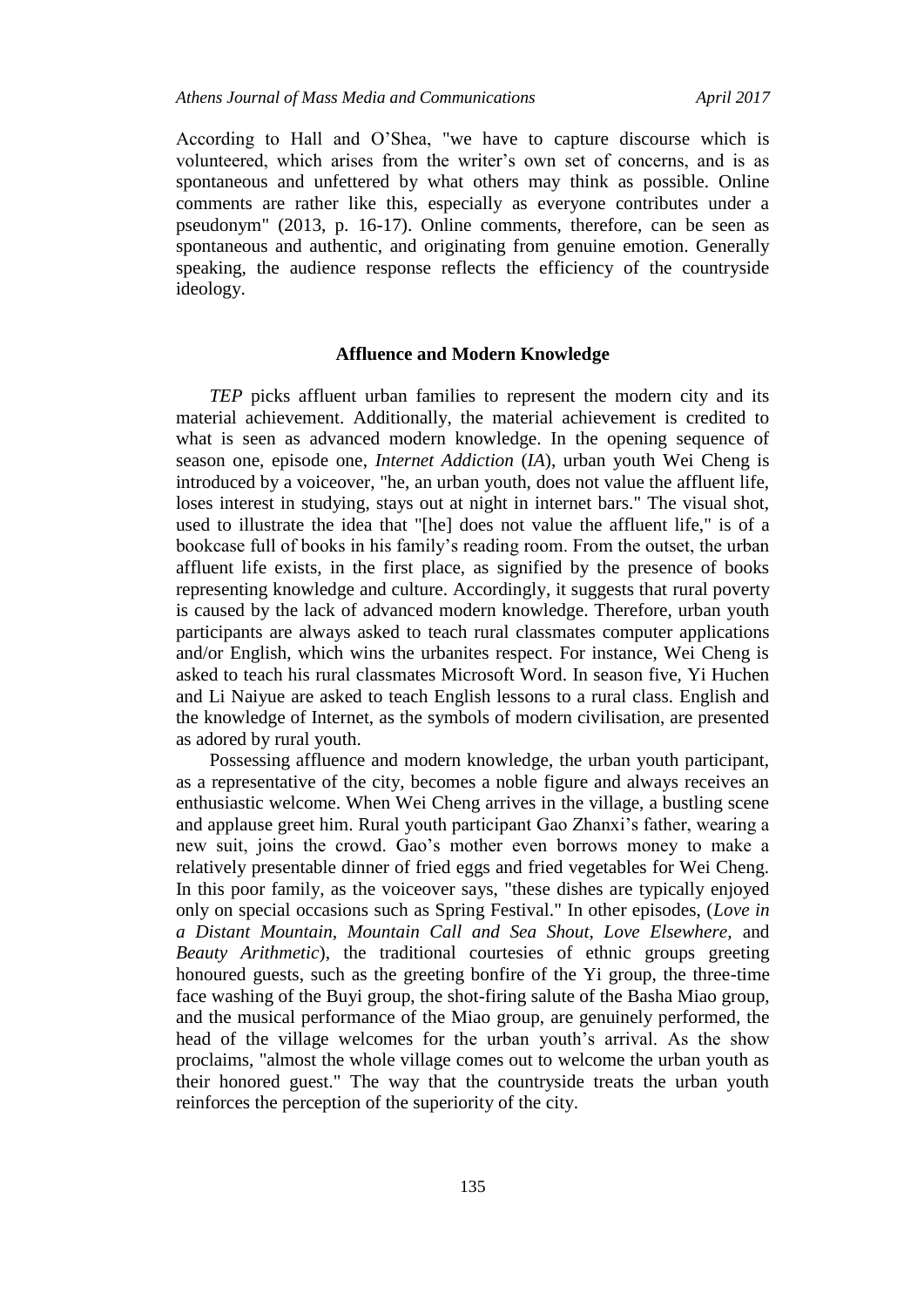$\overline{a}$ 

*Vol. 3, No. 2 Han: Countryside Fantasy in the Context of Urban-Rural…*

#### **Good Nature and Elegiac Secret**

In *TEP*, all the urban youth participants are rebellious in one way or another, sharing some common characteristics such as internet addiction, apathy, and truancy. However, the show constantly conveys the image that these participants are good by demonstrating their previous school achievements, certificates and praising their behaviour while staying in the rural area.<sup>1</sup>

At the beginning of *IA*, there is a shot giving a close-up of the certificates of merit, grade, etc. to introduce Wei's outstanding school achievement while attending an outstanding middle school in Changsha. It seems to be taken for granted that the nature of a student can always be proved by his/her school achievement. Wei is identified as a "bratty" boy, who, nevertheless, is essentially kind. Then, the voiceover says that there is a secret that has caused Wei to unexpectedly drop out of school. It implies, once the problem is discovered and solved, that the 'bratty' boy will revert to a sensible person again, due to his good nature. This narrative strategy is repeatedly applied to other episodes. In the episode called *The Grid*  $(5<sup>th</sup>$  season), the show demonstrates two citations awarded to the urban boy Zhou Yunfeng and raises a question which rationalises the subsequent process of gradually revealing his secret, "why did this excellent student turn into a rebellious, aggressive one who is tired of school?" In the episode called *Beauty Arithmetic* (5<sup>th</sup> season), the urban girl Li Naiyue is labelled as "playing truant, being emotionally abusive and being mischievous." She strongly rejects school and teachers, because she used to be punished by kneeling at the office for a whole morning. As the voiceover says, "this extreme punishment deeply hurt her." The show wants the audiences to consider such information and understand that they all used to be well-behaved urban youths, the reason for their rebelliousness will be found in the end, and the problem will be solved.

*TEP* also identifies the good nature of urban youth by observing their behaviour in the countryside. On day four, Gao's nearly-blind father uses 20RMB [£2], which he had saved for a long time, in order to fulfill Wei's wish to go to the Yellow River. Wei writes in his dairy, "I had tears in my eyes, but I held back. Holding that 20RMB in my hands, my heart feels like it's bleeding. They have such a difficult, poor life, but still gave me 20RMB. I feel the great love of the father." The presenter states emotionally, "it is the purity in him awakened by [the father's] selflessness and kindness."<sup>2</sup> The next day, Wei cries in front of the camera and apologizes to his parents, "I'm sorry, dad and mum. I should have behaved. I know that you care about me. I should have talked to you more often." Wei's performance wins the audience's tears and support.

<sup>&</sup>lt;sup>1</sup> The first episode *IA* of season one has set up the tone and some of the basic strategies for the show's narration, such as emphasising urban affluence and modern knowledge, using school grades to prove the urban youth's nature.

<sup>2</sup> The rural father is surprisingly depicted as selfless and kind in the show. This discourse contradicts the stock one, which depicts the migrant peasant worker as ignorant, uncivilised and a potential criminal (Li Hongtao & Qiao Tongzhou, 2005). It seems the farmers could be the "nicer" other only if they stay in the remote rural area, living their impoverished life and accepting their preordained "fate."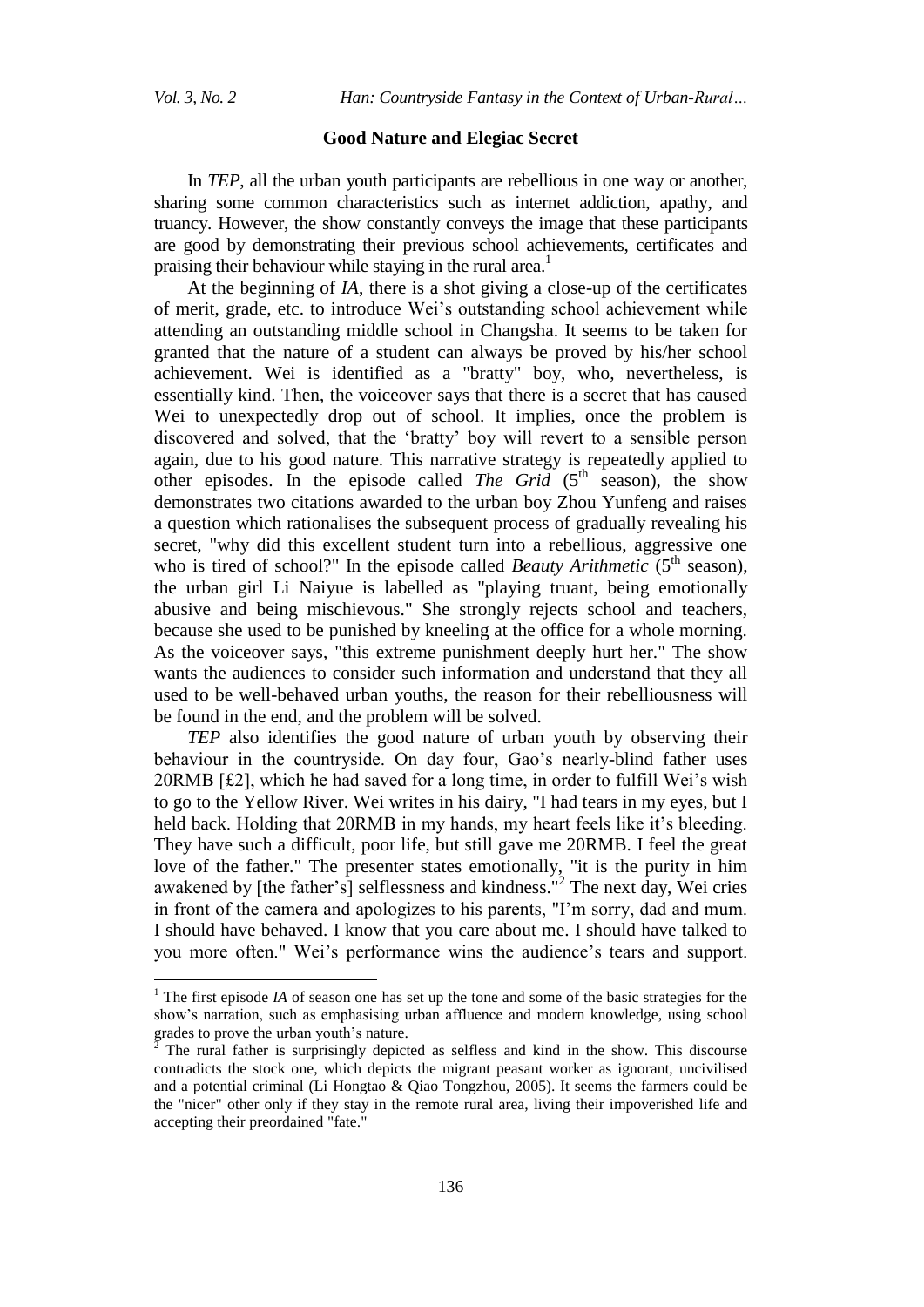Many members of the audience comment on the official blog, expressing their feelings and praising Wei's good nature. In the in-depth interview,  $C3<sup>1</sup>$  says, "I really like Wei Cheng. In fact, he is essentially pure and innocent. There was a reason why he became apathetic and "decadent." Watching him gradually showing his kind heart and gratitude in the show, I feel very happy for him."

The revelation of the secret, hence, is pertinent for supporting the idea that he is essentially good. Day six, Wei is crushed emotionally again and reveals the secret of his dropping out of school. On a picnic, he brought some beer and argued with his PE teacher as Wei was drinking alcohol as a minor. The teacher felt disrespected in front of the students from the other school, and slapped his face. Consequently, he suddenly did not want to go to school again. The voiceover then marvels, "on the surface, Wei looks like a "bratty" gloomy boy, but he has actually suffered from pain and frustration." Likewise, in each episode, the revelation of an elegiac secret explains the urban youth participants' "bratty" behaviour: For Gao Zeye (*Love in a Distant Mountain*), it is parental discord. For Li Naiyue (*Beauty Arithmetic*), it is learning she was adopted and abandoned by her biological parents three days after birth. For Gong Weihua (*Warm Pain*), it is the jealousy of believing his younger brother gets more attention from their parents. After the reason is revealed, the urban youth is released from his/her burden and becomes simply a child who has been hurt but has a good heart.

In fact, the discourse about urban youth's nature is in accordance with two traditional Chinese proverbs, which function as common-sense assertions, "Man's nature at birth is good" and "Material pleasure breeds corruption, a life of easy makes one lazy." One typical online comment is, "the nature of every child is good … the urban youth doesn't show their goodness just because they have been living an easy life." Therefore, country life, as the site of rediscovered poverty and hardship, is taken as a source of fortitude and spiritual strength with an expectation to touch the "bratty" urban youth who has been living an easy life for too long and finally trigger their transformations.

#### **Country Life as Pathos and Spiritual Strength**

The voiceover makes comments, "how would we miss the misery? But suffering can really help us" (in *Warm Pain*), "suffering always plays the best teacher" (in *The Grid*). Psychologist Dr. Zhang Yiyun, as the guest host, confirms and rationalises this sentiment in her prologue of season two, "in a sense, the opportunity to experience the different life, offered by this programme, is more profound to touch the youth emotionally and trigger the change" ( $5<sup>th</sup>$  March 2007). Thus, the strenuous farm labour, miserable living conditions and hard-won opportunity of going to school, are shown as embodying misery and suffering, and are used as a form of pathos and spiritual

<sup>&</sup>lt;sup>1</sup> Female, 27 year-old, media company employee, British MA degree, Shaoxing city, Zhejiang province.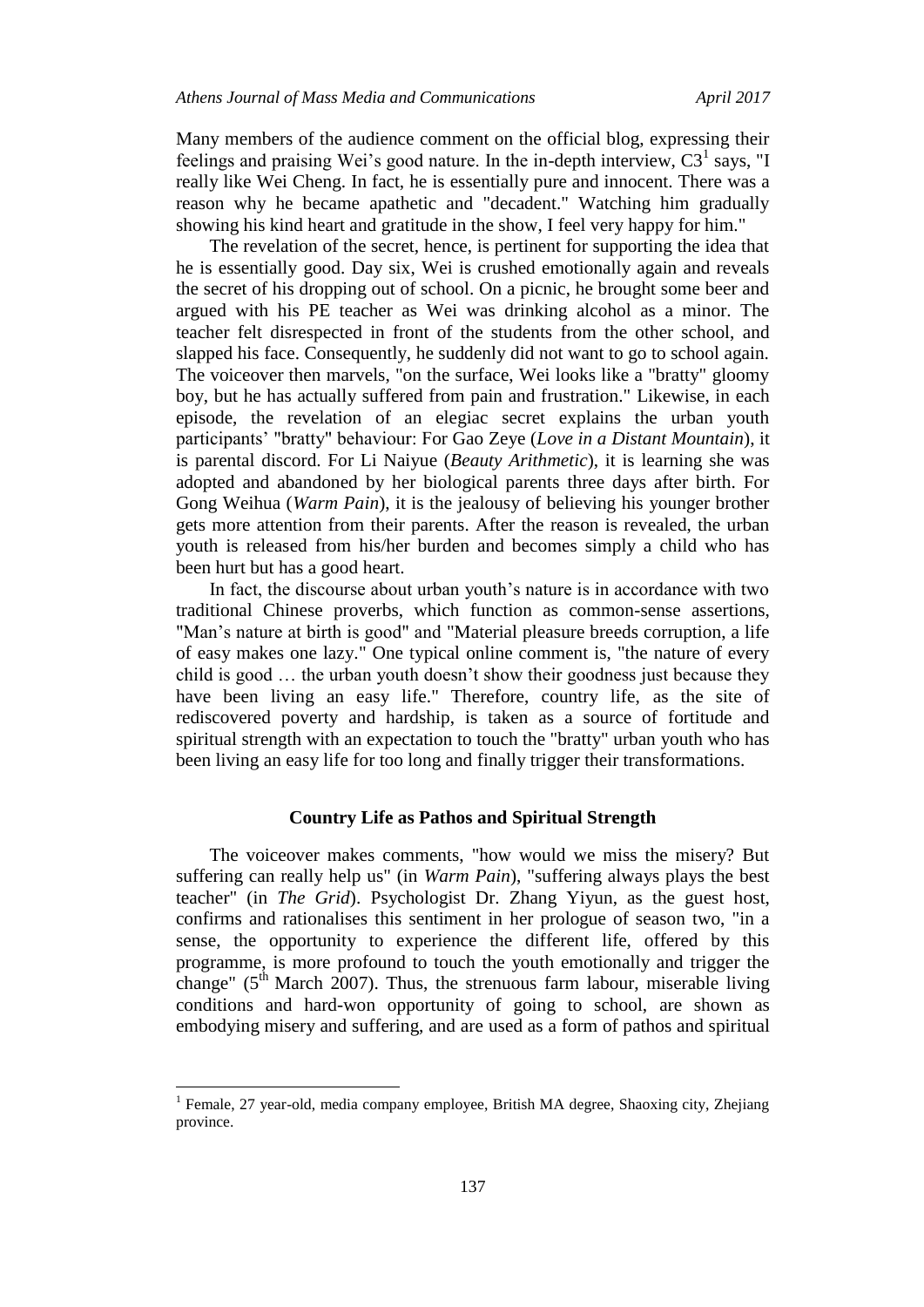strength. As Gao Zeye (*Love in a Distant Mountain*) says, "seven days living in the countryside … I've prepared for the worst, I am preparing to die."

It is not strictly required for the urban youth to participate in strenuous farm labour, *TEP* places more focus on unfolding the hardship of rural life and rendering its pathos. In *Love in a Distant Mountain*, Gao Zeye throws away a piece of an expired snack brought with him from the city. Siyin, a five-year-old rural girl, bursts into tears. The voiceover says, "seeing Siyin crying, our heart gets more grief. Gao threw away the desert that the rural girl can only dream about … at this very moment, Gao, a boy spoiled by the prosperous urban life, seems to start to understand the hardship of life." Siyin, only five years old, has already gone to cut firewood on the mountain. The voiceover states, "from the day they are born, rural children have to learn to bear the weight of life on their tender shoulders … this little rural girl has already started to fight a sufferable life with her limited strength." Gao writes in his diary, "I surf on the internet every day, Siyin goes to the mountain every day, such a little girl has to bear such a hardship. I feel ashamed." After visiting the rural school, Gao says, "it is totally different than my school. My school is like heaven, this is like hell. It is so difficult for them to have what I have in the city, my parents work hard to give me the good life."

In *The Grid*, Chen Yulin, a 13-year-old Guizhou rural boy, decides to sacrifice his own university dream, bear farm labour and chores, and look after his brothers, to let his older brother, who has better grades, to achieve the dream of progressing to high school, and university. As the voiceover says, "accomplishing this dream requires the parents to relocate for work in a city far away. They haven't returned home for two years. To earn more money, they collect paint barrels, which exposes them to heavy pollution." The older brother Changgui, therefore, does not want to continue his schooling, he says, "I have two brothers, this family can't afford it if I go to university, I want to quit school, help my family, so that my brother can go to school." This cruel and yet warm story makes Zhou Yunfeng, a 14-year-old urban "bratty" youth feel "ashamed, touched, and guilty" (voiceover). He is shocked to learn, "in order to go to university, everyone in this warm family is making a sacrifice" (voiceover). Zhou decides to try his best to help this family by going to carry briquettes. Visiting the briquette site, he meets two poor brothers who do the same job. The two cannot even afford to eat meat once a year and their parents work a long way away all year long. Zhou says, "comparing their life with mine, it seems that there is nothing difficult that I can't handle." By the end of the show, Zhou, who once hated school so much, tries to persuade the older brother not to quit school, and the show praises him, "we hear the melting of the ice in his heart, as well as the power of his kindness."

In *Mountain Call and Sea Shout*, Chen Junwei, as the voiceover states, is "a dissipated urban youth, takes home as a hotel, treats his parents as strangers, views school as a prison, and pays no attention to life goals." During his stay in the village, he sees Jingxiang, a five-year-old boy, working in the field with a special-made hoe. As the voiceover puts it, "Basha children must learn to earn their living with their hands, overcome suffering with their own strength, from the day they know how to walk." Chen also meets Wushuai, a teenage girl,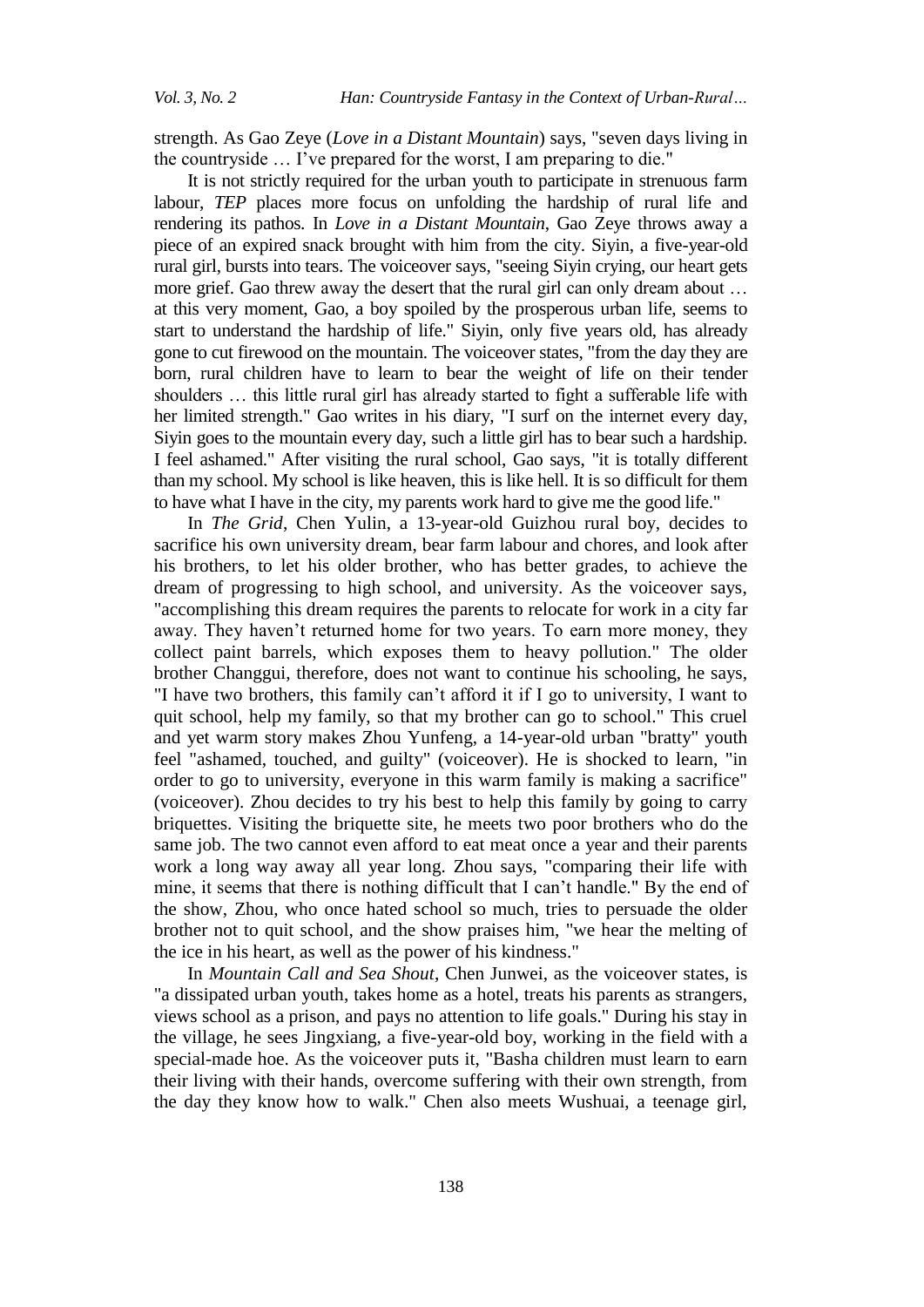who is asked by her father to quit school. Chen realises that she might just repeat her mother's fate and stay in this remote mountain forever. He argues aggressively with the father to allow her to resume her education, "you are ruining her life! She will end up as a poor farmer like you if she doesn't go to school!" Additionally, Chen discovers that the father's brother is ill, and takes him to the hospital. They are asked for 2000RMB [£200] for the hospital fee for treatment and accommodation, however, the father falls apart and runs away because he cannot afford it. By the end, the voiceover concludes,

Chen finds his self-worth by helping the little sister to get back to school. He now can distinguish between wrong and right, knows that he must accept his duty … after witnessing the family's helplessness in the hospital. He finally reflects on his own rebellious past, it is a successful journey of soul cleaning. The apathy, confusion and rebelliousness have gone. Instead, there is a restored love, care and responsibility.

Overall, in the show, the countryside suggests a terrible situation. Living in the countryside, witnessing the rural people's fortitude, stoicism and altruism, it seems to stimulate the urban "brat" to reflect on their own easy life and cherish the opportunity to do what many rural youth yearn for: to study. As Zhang Yuhan (*Love Elsewhere*) writes in his diary,

I have thought about it for a long time and finally decided to go back to school, to live a normal life. The road of life is not flat, what I have been traveling was more like a craggy mountain road. Fortunately, I have already walked out of the mountain fog, I have learned a lot, and I might have just got back on the right track during these days.

(HunanTV *TEP* blog  $2008$ )<sup>1</sup>

The once "bratty" urban youth has changed, and is represented as being rich, modern and noble, essentially kind and morally sound as the end result. By sending the urban youth to the countryside to receive the spiritual education of the arduous struggle, *TEP* seems to have successfully intervened in youth education, and fulfilled its required "media responsibility" as a state-owned media. In the *Recap* episode of season five on  $28<sup>th</sup>$  March 2012, interviewed by the editor, Cheng Manli, associate dean of the News and Communication School, Beijing University, comments, "it is a good model we could use for student education, including family education, school education and other deeper levels." So, the question is: what are actually the "deeper levels" of education on display here? I argue, the representation of the rich-but-dysfunctional urban youth is pregnant with allegorical suggestion when juxtaposed with the status quo of the marketdriven urbanisation. Precisely, the opening sequence and its voiceover narration indicate the connection between the damaged urban youth and the possessive competition-centred city.

<sup>1</sup> HunanTV *TEP* Blog (2008) *Zhang Yuhan's Sentiment after the Show.* Retrieved from goo.gl/bSQk9v.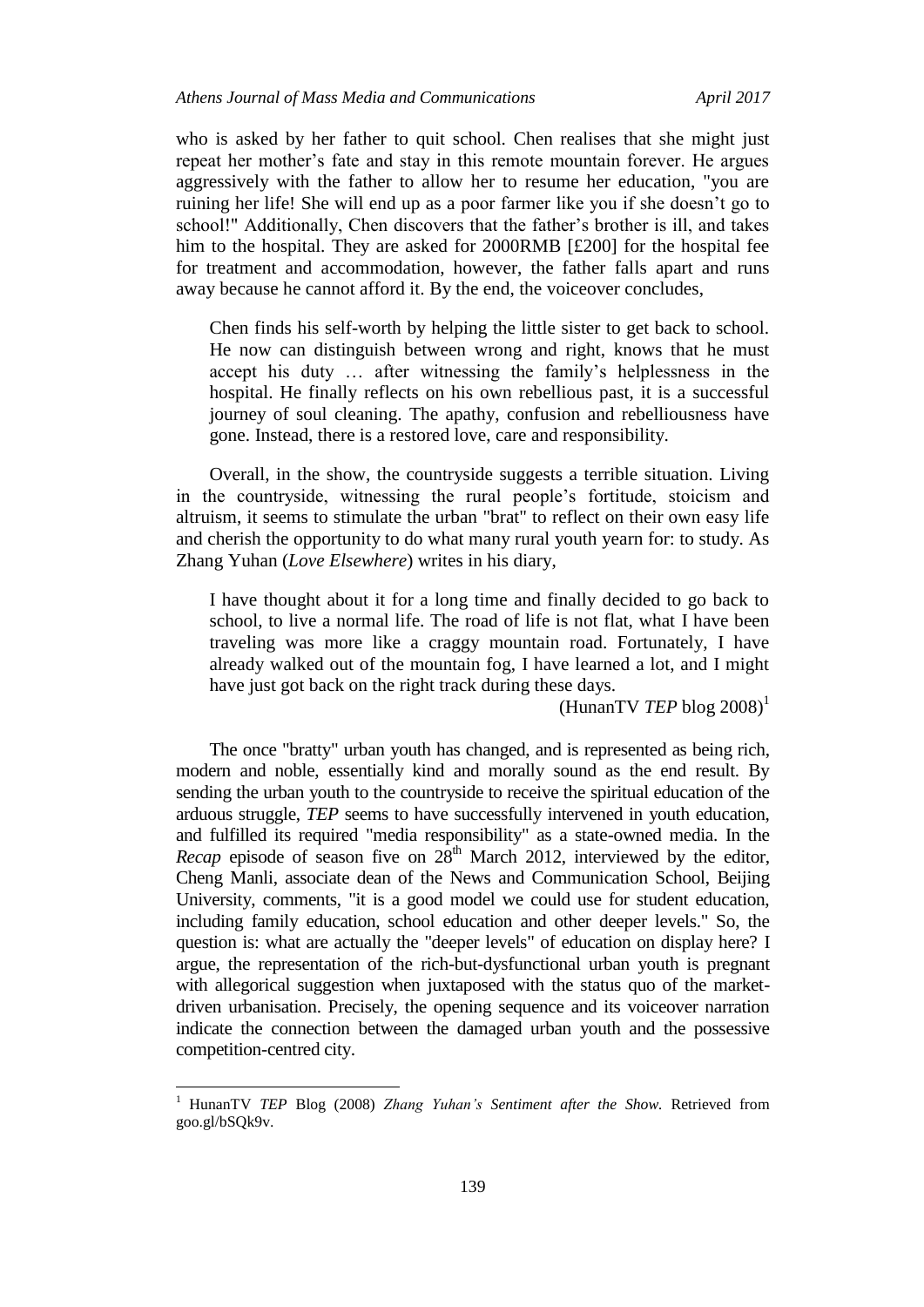## **Youth and City**

In the opening sequence, the narrator puts it,

One day, if my dream were drenched by rain, would you like to give me a hand? If one day, I had no stamina to move ahead, would you like to accompany me for a warm afternoon? … if there were a home you are not familiar with, would you find it by listening to your good heart as signpost? … if he were the future of a nation, would you make him sleep tight without feeling lost? The Exchange Programme, a source of strength from the depths of distant mountains.

As Fredric Jameson said, "allegory" refers to the "symbolic narrative" in which the major features of the narrative are held to refer symbolically to some action or situation (1986, p. 65-88). Allegorically, "I", as "the future of a nation," is the "bratty" urban youth and also signifies the damaged city. "I+You" suggests the "dream" of being modern, civilised, kind-hearted, stoical and responsible, possessing both material prosperity and socialist values, as manifested by the transformed urban youth. When "I" has no stamina to move ahead, "You" can give me a hand. "You" signifies the distant countryside and its socialist, communist culture. Because the countryside was once the old revolutionary base for the Communist Party of China (CPC). The city might get lost and forget its socialist origin in the whirl of "a ruthlessly advancing market economy and the incursion of global capitalism" (Zhang Zhen 2007, p. 3). However, if it listens to its "good heart," it can find its way back "home," the rural cradle of socialist, communist culture. Therefore, *TEP* says that city in the Chinese context has a socialist origin in the countryside. While the countryside is sutured by the master signifier socialism, the city is experiencing the struggle of quilting between marketism and socialism. In this sense, it suggests the hegemonic struggle between individual-oriented, competitioncentered marketism and collective-oriented, egalitarianism-centered socialism. The city is expected to regulate the possessive individualism materialism with the socialist culture originated in the countryside, and finally alleviate the disorder of marketism. The ability is indicated through presenting the transformed urban youth after sending them back to the countryside. In a sense, the dysfunctional urban youth who indulges in a dissipated life signifies the damaged city that gets lost in the illusion of commodity, money and capital. When the maladaptive urban youth is depicted as having the courage to change and to learn from the countryside life to be stoic, altruistic, and responsible, this states that the city wants its people to change in that way. On the other hand, the social issues once concealed by the myth of "development and transition" are brought to the surface by the programme.

As Michael Pickering and Emily Keightley argue, the social Darwinist context triggers the feeling of uncertainty and insecurity, which "create fertile ground for a sentimental longing for the past, or for a past fondly reconstructed out of selectively idealised features" (2006, p. 925). This longing for the past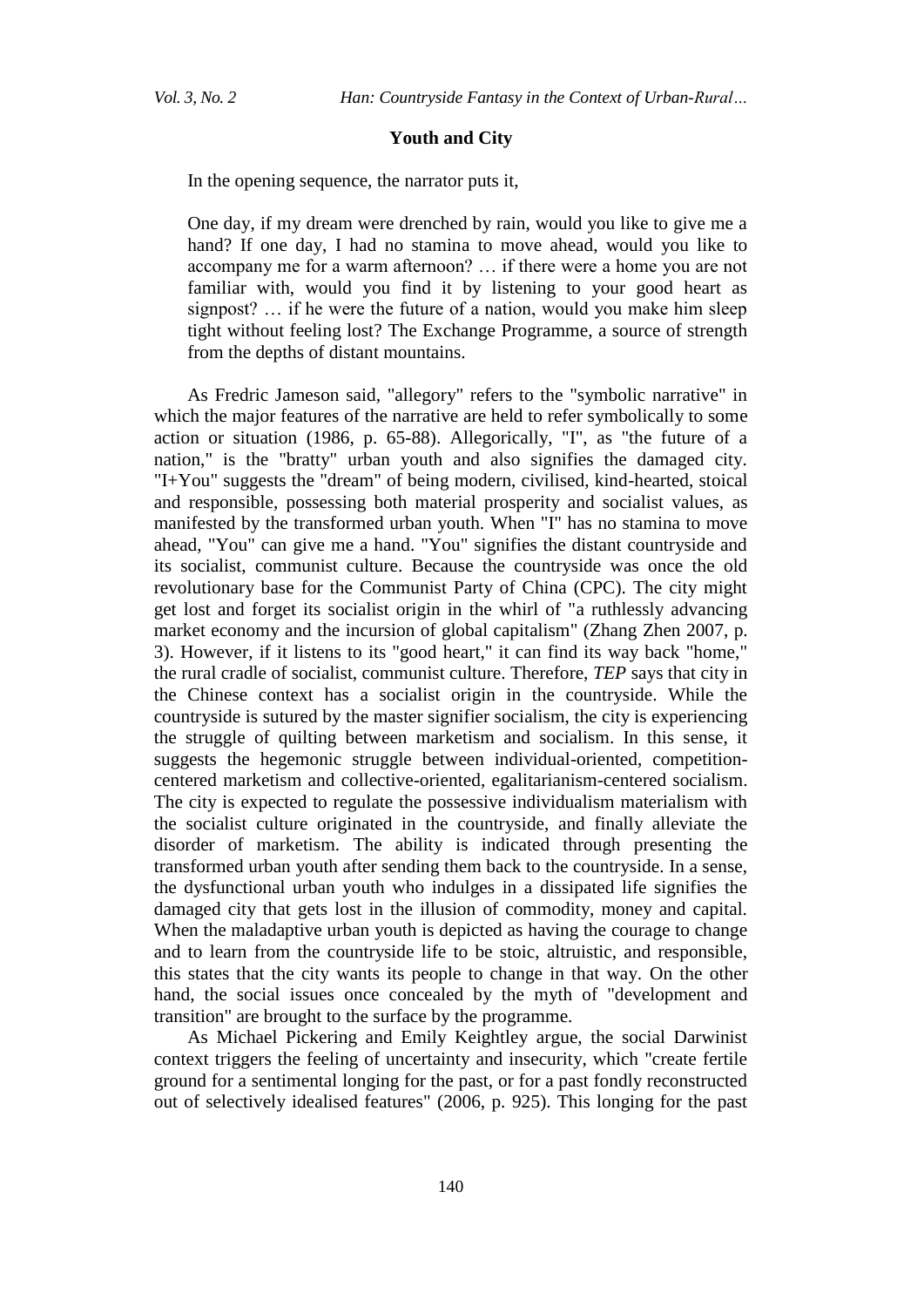suggests Chinese people's longing for the balance of benefit distribution. The countryside, as the old revolutionary base where Land Reform and planned economy were advanced, epitomises this "past" as there was no polarised disparity between rich and poor.<sup>1</sup> Especially, during the Chinese civil war, the Red Army built a harmonious, solidly united relationship with the farmers by living an impoverished life together, struggling hard and supporting each other. This shared experience is engraved into the socialist discourses. As Hu jingtao, ex-General Secretary of CPC, asserts in the Eight Honors and Eight Shames:<sup>2</sup> "Honor to those who uphold hard struggle, and shame on those who indulge in a dissipated life; Honor to those who unite and help people, and shame on those who gain at the expense of others." The strenuous agricultural labour is a symbol of hard work. CPC and the peasants living at subsistence level supporting each other is a symbol of collectivism, altruism, and solidarity. Frugality is also taken as a traditional virtue. The countryside, as a signifier, has long been sutured by master signifier socialism. This perception of the countryside explains why *TEP* particularly chooses the old revolutionary base areas as the shooting locations, and therefore, sends out certain political messages. For instance, the Wan Quan River of Hainan province is famous for being the homeland of *The Red Detachment of Women*. As the narrator says, "the place indicates Hainan people's support to the Red Army." Jia county, located in Shanxi province, is the birthplace of a famous song *The East is Red*, which gives praise to Chairman Mao and CPC. Huining county of Gansu province is the location where the Red Army joined forces in October 1936, which symbolises the victory of the Long March of the Red Army in exile, "it has a magnificent superb beauty." In *TEP* the countryside is the "root" of the nation's "original culture." *TEP* is thusly the journey of seeking socialist original culture in an idealised rural setting.

According to Zizek, for the ideology in-itself, the first step of fixing the meaning of "floating signifiers" is the suture conducted by the master signifier. "The multitude of "floating signifiers," of proto-ideological elements, is structured into a unified field through the intervention of a certain "nodal point" (the Lacanian *point de capiton*) which "quilts" them, stops their sliding and fixes their meaning (2008a, p. 95). Secondly, which discourse will succeed in "appropriating" one concept (signifier) depends on the fight of discursive

 $\overline{a}$ 

<sup>&</sup>lt;sup>1</sup> By that time, CPC enacted sweeping Land Reform during which the lands of landlords and aristocrats were confiscated and equally redistributed to the peasants. The landlord class and the feudal aristocracy were overthrown. The farmers were liberated from heavy exploitation. It was a period without the economic disparity, and individual/market competition of the present day.

<sup>2</sup> Proposed by Hu Jintao on  $4<sup>th</sup>$  March 2006: Honor to those who love the motherland, and shame on those who do harm to her; Honor to those who serve the people, and shame on those who are divorced from them; Honor to those who quest for science, and shame on those who prefer to be ignorant; Honor to those who are hard-working, and shame on those who detest having to work; Honor to those who unite and help people, and shame on those who gain at the expense of others; Honor to those who are honest and trustworthy, and shame on those who forsake good for the sake of gold; Honor to those who are disciplined and law-abiding, and shame on those who violate laws and disciplines; and Honor to those who uphold hard struggle, and shame on those who indulge in a dissipated life.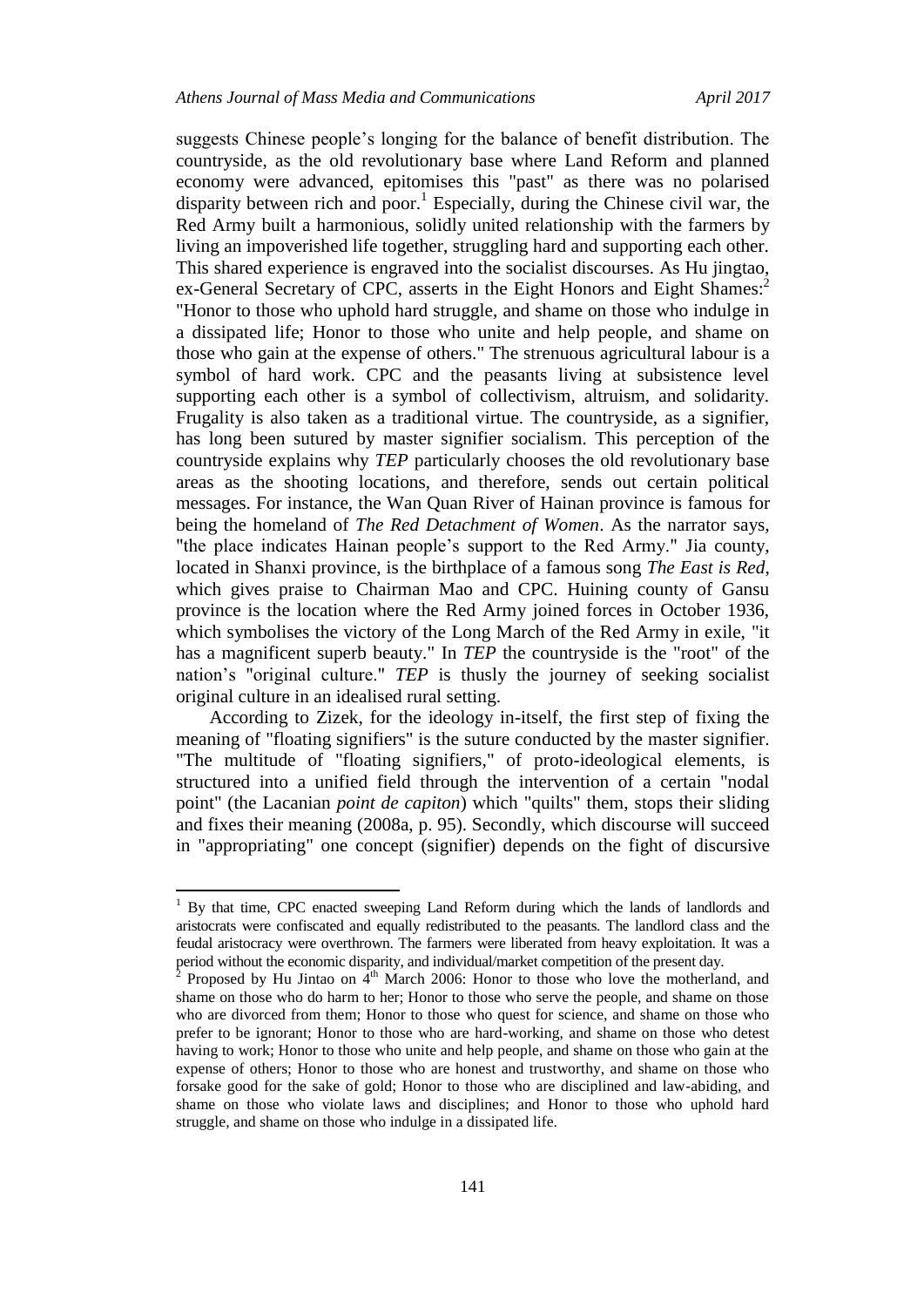hegemony. In the Chinese context, it is the discourse of Chinese characteristic socialism struggling against the discourse of the global liberal market, intending to "appropriate" the signifier city. The ideological figure of the city, therefore, is continually transforming and hybridising in the process of endless negotiation. The city, in this sense, becomes a "third space" of culture and discourse. The third space transforms 'the categorical and closed logic of either/or to the dialectically open logic of both/and also" (Soja 2009, p. 52). It "is not a space, or a location. It is a field domain" (Young 2009, p. 81). The dynamics of this "third space" and its openness force the cultural factors involved to improvise, to fight each other at any time. The city, therefore, is in a process of continuous transformation and constant reorientation. There is always change and the possibility of change. This situation annotates the advancing, exploratory path of Chinese reform.

## **The City as a "Third Space"**

Introducing the market economy in a socialist country can be traced back to Lenin's "New Economic Policy." In February 1922, after winning the civil war, the Bolsheviks announced the New Economic Policy, which allowed a much wider scope to the market economy and private property. As Zizek points out, "Lenin uses the analogy of a climber who must backtrack from his first attempt to reach a new mountain peak to describe what retreat means in a revolutionary process, and how it can be done without opportunistically betraying the cause" (2009, p. 43). Advocating the market economy reform is to conquer poverty, finish building the foundations of a socialist economy, and to avoid the hostile powers of capitalism to subvert the Communist Party's authority. Credited to the market economy, urbanisation and city construction in China have gained splendid success. As said earlier, *TEP* picks only affluent families to represent the modern city and its material achievement. However, competitive, possessive individualism inevitably triggers a mercenary attitude, the alienation and the degeneration of human nature.

Meanwhile, with the West as its standard for modernisation, the Chinese city is practicing mimicry. Further, the West relies on modernisation to confirm their "advance and superiority" (Said, 1999, p. 2); similarly, the Chinese city intends to deny its historical connection with the underdeveloped countryside and identifies with the West as if belonging to the same modern group. Here, the attitude of certain Hong Kong Chinese towards the mainlanders is a parallel case. As Martin Jacques says, "they preferred--up to a point--to identify with westerners rather than mainlanders … primarily because of money and the status that went with it" (Jacques, 2014). As the beneficiary of the market economy, the urban dwellers come to enjoy a much higher standard of living than that of the peasants. It is not surprising that they identify with Westerners to some extent. However, a city in a socialist state, as a socialist entity, cannot identify with the capitalist system.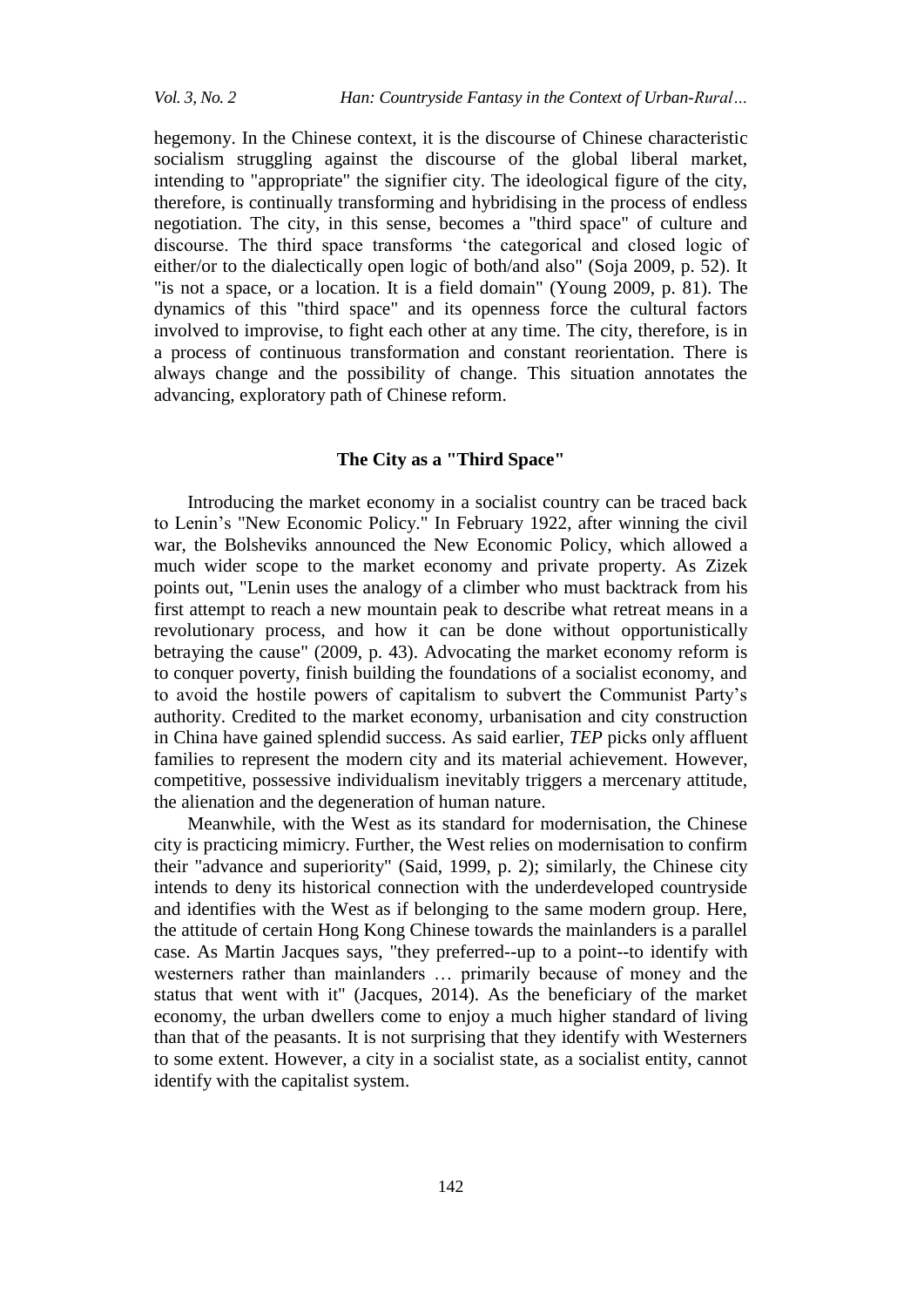Therefore, the Chinese city needs to construct itself as a reformed, recognisable, but modern other, "a subject of a difference that is almost the same, but not quite" (Bhabha, 1994, p. 86). In other words, the city is allowed to mimic the modern look, to participate in the global market, but it must reaffirm and demonstrate its socialist "root." Mimicry here has a more profound meaning, "mimicry emerges as the representation of a difference that is itself a process of disavowal" (Bhabha, 1994, p. 86). Thus, the city in the Chinese context also aims to weaken the disorder of the ruthless market, and its challenge to the state's sovereignty. As Lacan argued, mimicry is used as a technique of camouflage practiced in human warfare, "it is not a question of harmonising with the background, but against a mottled background, of becoming mottled" (1977, p. 99), to protect itself and to threaten the enemy. Additionally, as Bhabha states, "the mimicry must continually produce its slippage, its excess, its difference" (1994, p. 86). It precisely suggests the dynamic relation between the incursion of the global market and the state's regulation. Here, the countryside, with its revolutionary strength and communist culture, becomes the force that the city relies on to fight against, hybridise with, and melt down the downside of the market. Similarly, country life, as a form of pathos and spiritual strength, is mobilised to make the urban youth to reflect and correct their behaviour of squandering money and time. *TEP,* in this sense, allegorically reveals the continuing changing and rewriting of the "hybridity" of the city, with the city becoming a battle field for hegemony, a "third space" for the hybridisation of culture and discourse, while the countryside acts as the nation's "original culture."

However, it needs to be noted that legitimising mimicry in this way risks the formulation of an inner subjective attitude, which would offer people an inner subjective belief to hold on to and an excuse to advance the market even more boldly. As Fisher comments,

Capitalist ideology in general, Zizek maintains, consists precisely in the overvaluing of belief--in the sense of inner subjective attitude--at the expense of the beliefs we exhibit and externalise in our behavior. So long as we believe (in our hearts) that capitalism is bad, we are free to continue to participate in capitalist exchange (2009, p. 13).

This is the disavowal upon which the behavior relies--we are able to fetishize the liberal market in our actions only because we have already taken an ironic distance towards it in our heads. Accordingly, the construction of an idealised urban youth in the discourse might lead to a potential cynicism, as Fisher and Gilbert describes, "we could have left-wing convictions, and a left-wing selfimage, provided these didn't impinge on work in any significant way" (2013, p. 91). This structure of disavowal might become an ideological trap of capitalism that we would feel happy to fall into, as "the very privileging of "inner" subjective states over the public was itself an ideological move" (Fisher & Gilbert, 2013, p. 91).

 $<sup>1</sup>$  In addition, the role of capitalist ideology is precisely "to conceal the fact that the operations</sup> of capital do not depend on any sort of subjectively assumed belief" (Fisher 2009, p. 12-13).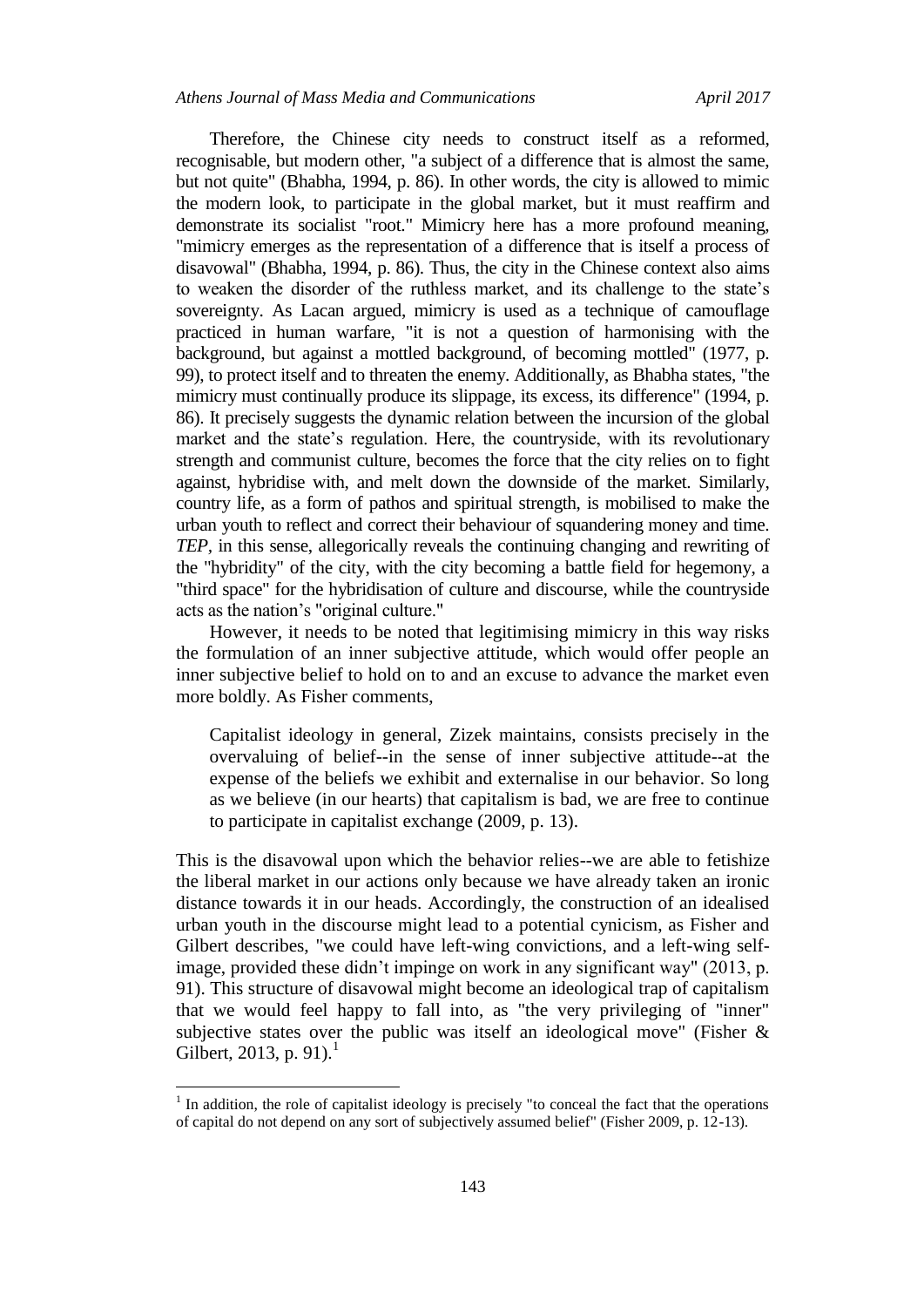$\overline{a}$ 

In conclusion, the socialist original culture articulated and represented by *TEP* might not be an efficient resistance to the market ideology in-and-for itself. The resistance at the level of discourse is more likely to deepen cynicism. However, I argue, in *TEP*, returning to the countryside and experiencing rural life can be seen as a piece of political practice, which manifests the materialisation of a belief. According to Zizek, "belief, far from being an "intimate," purely mental state, is always materialised in our effective social activity" (2008a, p. 33). In addition, the materialised belief supports the fantasy, which regulates social reality, "the external custom is always a material support for the subject's unconscious" (Zizek, 2008a, p. 39). In other words, the practice of returning to the countryside and tracing the original culture is a form of materialised belief. This very belief suggests the implicit, quasi-spontaneous, presupposition of the countryside, the overlooked, unconscious illusion of the countryside, i.e. an ideological fantasy.

## **Countryside as "Ideological Fantasy"**

The stake of social-ideological fantasy, as Zizek states, "is to construct a vision of society which does exist, a society which is not split by an antagonistic division, a society in which the relation between its parts is organic, complementary" (2008a, p. 142). In anti-Semitism, the Jew becomes "an external element, a foreign body introducing corruption into the sound social Fabric" (Zizek, 2008a). The social crisis becomes the result of the interference of an external factor. The social structural antagonism of the Nazi German society at that time was transformed into racial difference. It implicates that the internal structural limit is symbolised and transformed into an external restraint or obstacle. "Jew," as Zizek says, "is a fetish which simultaneously denies and embodies the structural impossibility of "Society:" it is as if in the figure of the Jew this impossibility had acquired a positive, palpable existence" (2008a).<sup>1</sup> Therefore, the notion of social fantasy is a necessary counterpart to the concept of antagonism. Antagonism, explained with the logic of the Real, "is precisely such an impossible kernel, a certain limit which is in itself nothing; it is only to be constructed retroactively, from a series of its effects, as the traumatic point which escapes them; it prevents the closure of a social field" (Zizek, 2008a, p. 184). And fantasy "is precisely the way the antagonistic fissure is masked. In other words, fantasy is a means for an ideology to take its own failure into account in advance" (Zizek, 2008a, p. 142).

At present day China, this antagonistic fissure manifests itself through the form of rich-poor disparity, urban-rural divide. Antagonism is not any disparity within a society, but it can only manifest its existence through the social disparity and conflicts. However, rural people cannot be refused or ejected like the Jew in anti-Semitism, neither can they be ironically taken as a weight on the economy. In fact, it is agricultural products that support the original capital accumulation of

<sup>1</sup> It clarifies that the ideological fantasy operates as "giving "body" to and symbolising the impossible limit, the abyss into something forbidden" (Zizek, 2004, p. 62-64).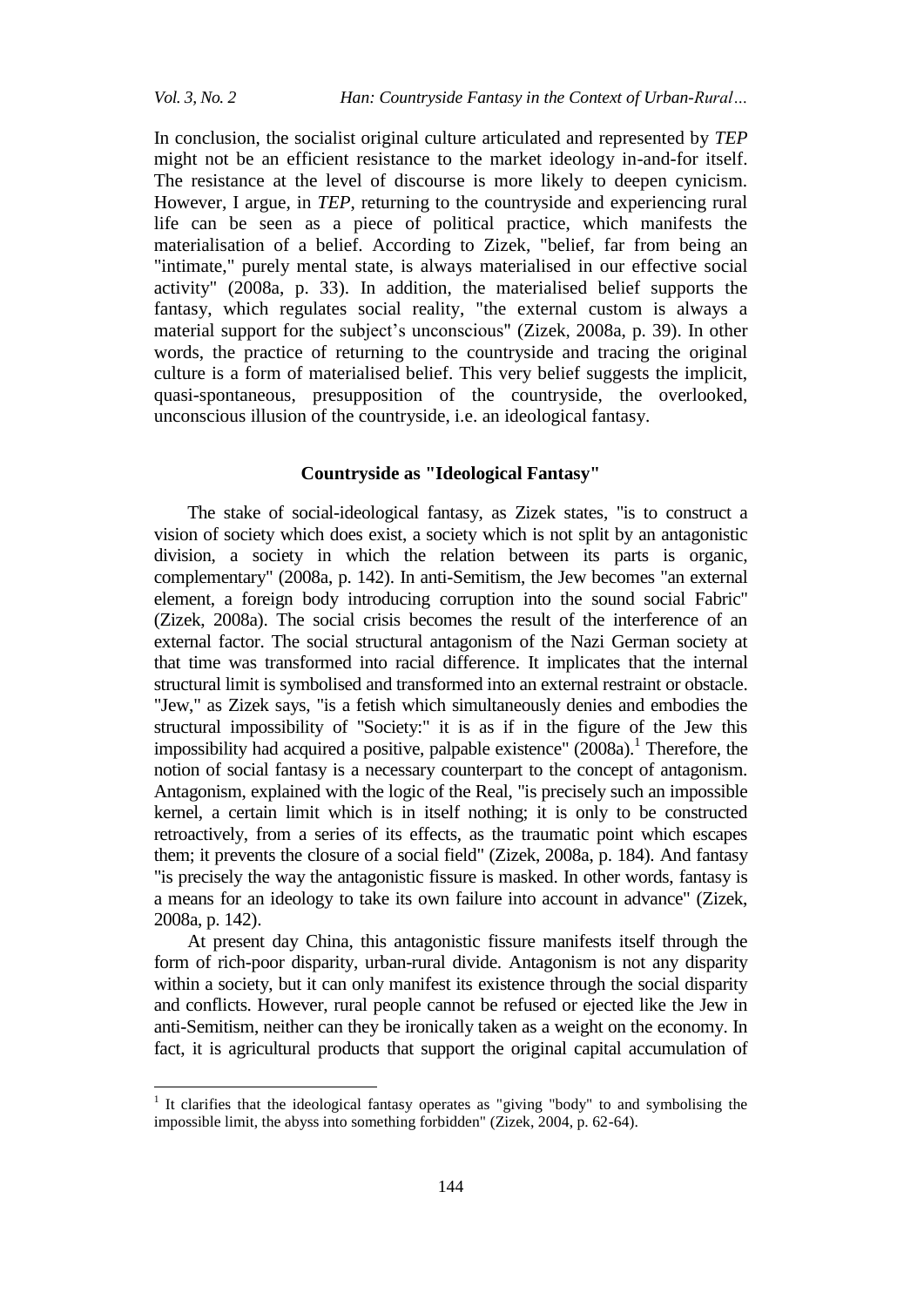urban industrialisation and grain supply. The peasants are actually producers of state wealth. Therefore, at the level of consciousness and reason, we see two approaches applied to suture the urban-rural divide. Firstly, the material prosperity of the city is credited to the cultural capital, which reaffirms the common-sense assertion of the "modern knowledge changes fate." As discussed earlier, *TEP* renders and reaffirms exactly this common sense. Furthermore, it is an intervention into social reality, as the political, economic reasons responsible for the urban-rural divide is neglected. Secondly, the countryside culture is mobilised as the original culture to resist the obverse consequences of ruthless competition.

Additionally, beneath the practice of "returning to the countryside" and "mobilising the original culture" is the countryside fantasy, i.e. the implicit, unconscious presupposition of the countryside. Though the countryside fantasy shares the same goal with the Jew fantasy, the practices based on each are very different. Without a thorough knowledge of the Chinese context, Zizek cannot explain it correctly. In fact, political, economic practices such as "Down to the Countryside Movement" during the Mao era, philanthropic volunteer efforts conducted by urbanites, the practice of constructing a new socialist countryside, are all a materialising of a collective, unconscious, presupposition of the countryside in the Chinese context. The countryside fantasy manifests itself through a series of practical actions. It not only functions as a protective screen to prevent the invasion of antagonism, but also a force to regulate the ruthless market and obverse its consequences. For the public, the inconsistency between competition and solidarity, the contradiction between individualism and collectivism are now balanced. The countryside becomes a positive, palpable existence to mask the impossibility. The spectre of the Real is reflected in the countryside fantasy. In summary, the countryside fantasy transforms the social divide into a new level of equilibrium, a sutured totality.

### **The Efficiency of the Countryside Ideology**

Ideology, as Zizek argues, "in its basic dimension it is a fantasy-construction which serves as a support for our "reality" itself: an "illusion" which structures our effective, real social relations and thereby masks some insupportable, real, impossible kernel" (2008a, p. 45). In the Chinese context, credited to the countryside fantasy, the countryside ideology offers us the social reality as an escape from the traumatic kernel, a vision of a society in which the relation between its parts is organic and complementary. Ideology is not a dreamlike illusion that we build to escape insupportable reality: it offers the social reality itself. Additionally, the audience's "savvy stance" towards the staying power of the experience gained in the countryside further shows how the countryside ideology operates. As a netizen puts it, "I wonder, how much a seven-day-long experience impacts their behaviour in the future? Would seven days really be able to change this urban youth and the way they have been living for the past dozen years?" $\overline{I}$  In

<sup>1</sup> Bingtanghulu Blog. (2006). *The Poor Gao Zhanxi, the Odious Hunan TV*. Retrieved from goo.gl/MD7UhG.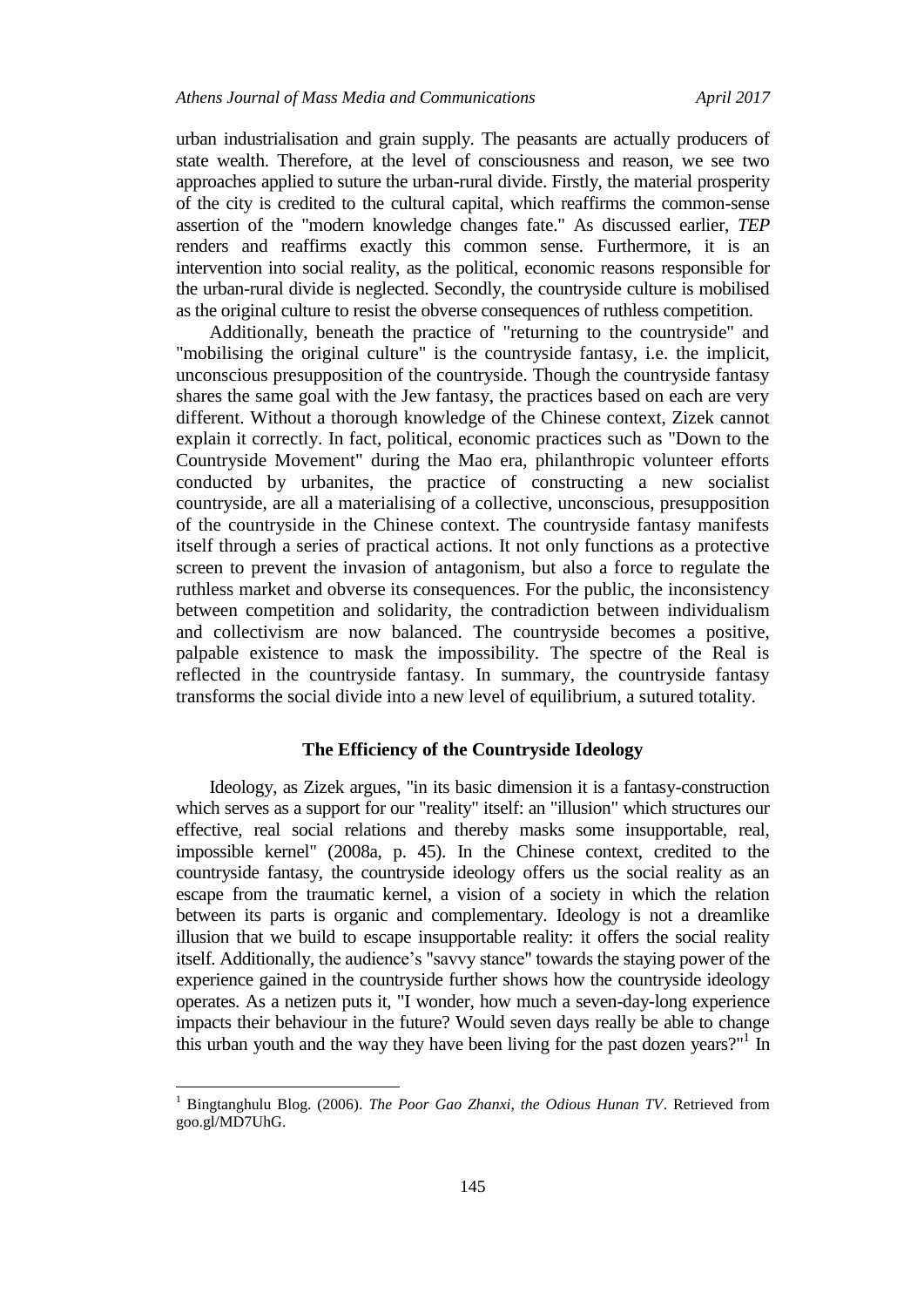$\ddot{\phantom{a}}$ 

my focus group interview, the group members raise the same concern about the durability of the "bratty" urban youth's transformation after the show.

Firstly, it suggests the distance between the ideological fantasy and the ideological symbolic texture. As Zizek argues, "in order to be operative, fantasy has to remain "implicit," it has to maintain a distance towards the explicit symbolic texture sustained by it, and to function as its inherent transgression" (2008b, p. 24). That is to say, for the efficient operation of ideology, an attitude of active misidentification is needed. Alternatively, "an ideological edifice can be undermined by a too literal-identification" (Zizek, 2008b, p. 29). Thus, we could say that it is precisely the doubts, the misidentification expressed by the audience that supports the efficiency of the countryside ideology, "an ideological identification exerts a true hold on us precisely when we maintain an awareness that we are not fully identical to it, that there is a rich human person beneath it: "not all is ideology, beneath the ideological mask, I am also a human person" is the very form of ideology, of its' practical efficiency" (Zizek, 2008b, p. 27). As a result, though the audience has those doubts, it believes that these urban youth are going to change, more or less. Many parents still vie with each other to register their child for participating in the show. As AY3, a member of group  $A(Y)$ , says, "I really want to send my son to the countryside for a month or so, it must have good influence on him sooner or later."

Secondly, Zizek would argue that it is not the audience who believes in the transformation, it is the "countryside," on behalf of the audiences, believing in "returning to the countryside would make everything right." As he says, in capitalism, the subjects are emancipated from the ideological superstitions. They no longer believe the mystified master-servant relations in feudalism, but consider themselves rational utilitarians in the act of commodity exchange. However, in fact, these mystified relations between people are now embodied in the social relations between things, "they no longer believe, but the things themselves believe for them" (2008a, p. 31). Therefore, what Sloterdijk said "they know very well what they are doing, but still, they are doing it" should be interpreted as "they know that, in their activity, they are following an illusion, but still, they are doing it" (Zizek, 2008a, p. 30). Zizek's discussion about commodity/things is correct, however, it cannot be mechanically applied to analyse the Chinese countryside. The question lying here is that if the countryside fantasy is simply a result of a structural "misrecognition" (Zizek, 2008a, p. 19)<sup>2</sup> or substitution? Zizek argues, Jews were contingently picked up to play the role of being the "Jew" in the system of anti-Semitism. However, in the Chinese context, the countryside is not contingently picked up to play the role of being the "countryside."

Historically, the status of the countryside in the period of the Chinese civil war and the series of reforms it experienced are crucial for the formation of the

<sup>&</sup>lt;sup>1</sup> Wuhu city: the group boxed in 20-35 year-old is coded as group  $A(Y: young)$ .

<sup>&</sup>lt;sup>2</sup> Misrecognition, as Zizek says, "concerns the relation between a structured network and one of its elements: what is really a structural effect, an effect of the network of relations between elements, appears as an immediate property of one of the elements, as if this property also belongs to it outside its relation with other elements" (2008a, p. 19). The misrecognition of commodity results in the fetishism.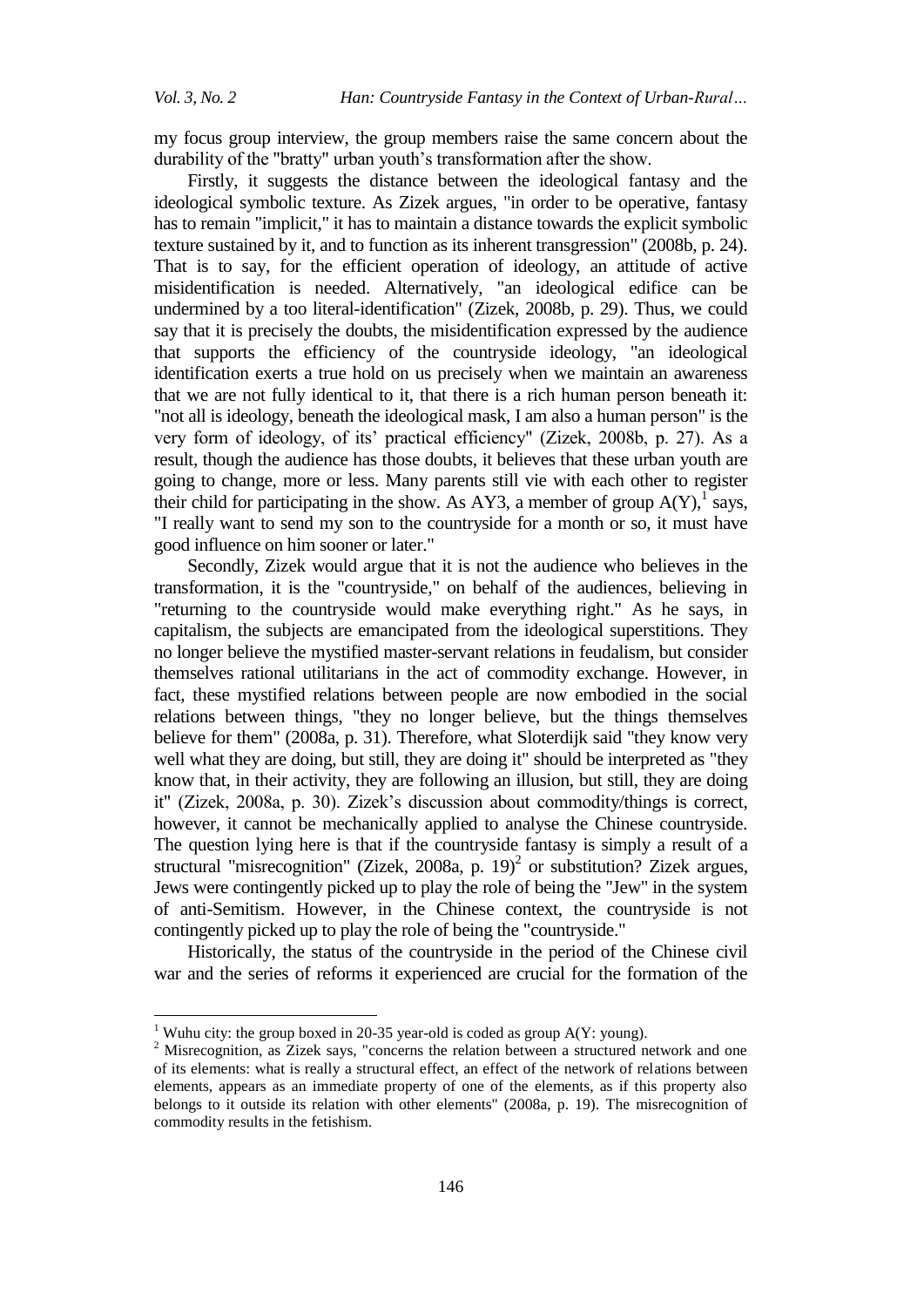countryside fantasy. Economically, agricultural production has long been run by the socialist planned economy. The Collective Land Ownership is also an outcome of the planned economy era. Besides, the nature of agricultural production at this stage, the countryside, requires strenuous labour, communal dependence and economic frugalness. This very nature of the countryside determines the activities the urban youth engages in, the experiences, and the impact. Therefore, I argue, the implicit, presupposition of the countryside suggests its existence used to be an achievement of the proletarian revolution, but now it is their legacy. The perception of the countryside, the nature of the countryside, is formulated in the course of the proletarian revolution and the practice of the planned economy. Thus, the countryside fantasy is not just a result of a structural misrecognition or substitution.

#### **Conclusion**

By sending the "bratty" urban youth to the countryside, *TEP* depicts a transformed "perfect" urban youth, and expresses a desire for an affluent, modern, and morally sound society. It simultaneously represents a critique of the ruthless market being developed in China. As an ideology in-and-for itself, the market not only challenges the socialist concept of redistribution, egalitarianism, collective provision, but also functions at the level of "doing," rather than "knowing." However, China is still committed to being a socialist state. Its history, the communist struggles of the past, is still a very powerful ideological presence in contemporary debate, policy and media production, as manifested in *TEP*. Most importantly, "returning to the countryside" reveals the countryside fantasy and proves that socialist ideology is also "the "spontaneous" ideology at work at the heart of social "reality" itself" (Zizek, 1994, p. 8), i.e. an ideology in-and-for itself. Therefore, it is not any more the socialist values (ideology in-itself) fighting the market (ideology in-and-for itself). It is socialist ideology in-and-for itself fighting the market at the same level of the unconscious. Its resisting, regulating, hybridising the cruelty and immorality of the market is supported by a series of practices that are part of the materialised belief. In a word, fighting the market is not going to be in vain.

Hence, my argument denies what Zizek argues that "China is today the ideal capital state: freedom for the capital, ... everything subordinated to the ruthless drive to develop and become the new superpower" (2002, p. 146-147). Though cynicism is an undeniable fact and a perfect noble market is just a dream, the countryside fantasy and the practices premised on it are the dynamic to confront the market, continues the struggle between socialism and the late capitalism. Finally, for Zizek, ideological fantasy not only constructs social reality, but also its subject. Therefore, based on the arguments in this paper, the next pertinent question to explore is how the countryside fantasy constructs the subject, represented by the audiences with different urban and rural experiences, in present day China. The discussion focuses on how the countryside fantasy captures the audience's desire and stages "the loss and recovery of enjoyment" (Zizek & Daly, 2004 , p. 110).